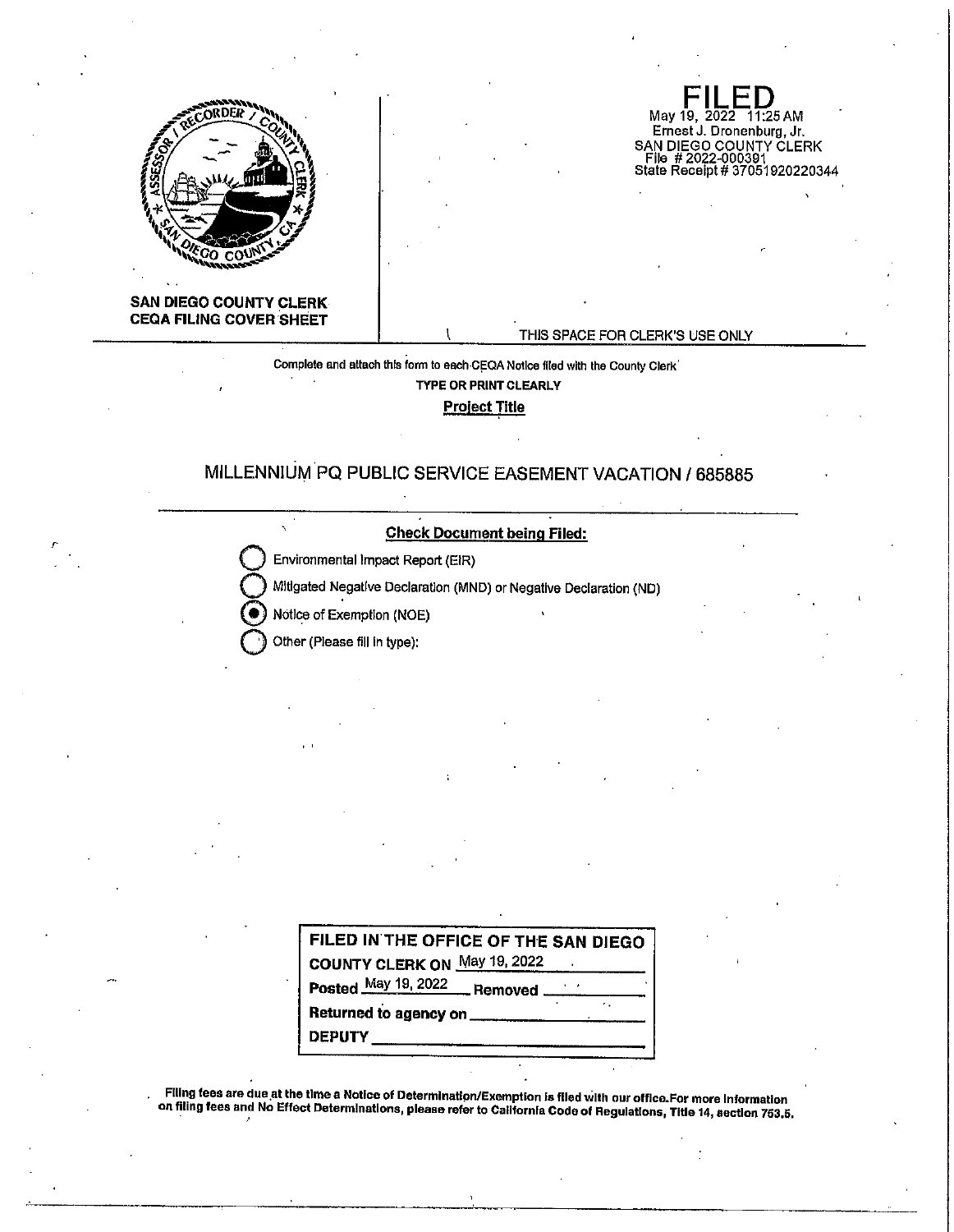### **NOTICE OF EXEMPTION**

(Check one or both)

**TO:**  $\boxtimes$  Recorder/County Clerk

P.O. Box 1750, MS A-33 1600 Pacific Hwy, Room 260 San Diego, CA 92101-2400

**From:** City of San Diego Development Services Department 1222 First Avenue, MS 501 San Diego, CA 92101

 $\Box$  Office of Planning and Research 1400 Tenth Street, Room 121 Sacramento, CA 95814

 $\setminus$ **Project Name/Number:** Millennium PQ Public Service Easement Vacation/ 685885

**SCH No.:** N/A

**Project Location-Specific:** 14455 Penasquitos Drive San Diego, CA 92129

**Project Location-City/County:** San Diego/San Diego

**Description of nature and purpose of the Project:** A proposed mapping action for a water easement vacation of an existing water easement located at 14455 Penasqultos Drive. The site Is currently under construction. The site is within the RS-1-14 and CV-1-1 zones and the Airport Influence Area (MCAS Miramar) within the Rancho Penasqultos Community Plan. Council District 5.\_(APN 313-060-1000)

**Name of Public Agency Approving Project:** City of San Diego

Name of Person or Agency Carrying Out Project: Leppert Engineering; 5190 Governor Drive Ste 205, San Diego, CA 92122. **858 - 597 - 2001** 

#### **Exempt Status:** (CHECK ONE)

- D Ministerial (Sec. 21080(b)(1); 15268)
- □ Declared Emergency (Sec. 21080(b)(3); 15269(a))<br>□ Emergency Project (Sec. 21080(b)( 4): 15269 (b)(c
- $\square$  Emergency Project (Sec. 21080(b)( 4); 15269 (b)(c))<br> $\square$  Categorical Exemption: 15305 Minor Alterations i
- Categorical Exemption: 15305 Minor Alterations in Land Use Limitations
- D Statutory Exemptions:
- D Other:

**Reasons why project is exempt:** The proposed activity Is exempt from CEQA pursuant to Section 15305 (Minor Alterations in Land Use Limitations) of the State CEQA Guidelines. The map action of a water easement vacation is a minor alternation In land use limitations, the area is average slope of less than 20% and which will not result in any changes in land use or density. Furthermore, the exceptions listed In Section 15300.2 do not apply. The exceptions listed In CEQA Section 15300.2 would not apply In that no cumulative Impacts were Identified; no significant effect on the environmental were Identified; the project Is not adjacent to a scenic highway; and the project was not Identified on a list of hazardous waste sites pursuant to Section 65962.5 of the Government Code.

### Lead Agency Contact Person: Sara Osborn **Telephone:** (619) 446-5381

### **If filed by applicant:**

1. Attach certified document of exemption finding.

2. Has a notice of exemption been filed by the public agency approving the project?  $\Box$  Yes  $\Box$  No Revised May 2018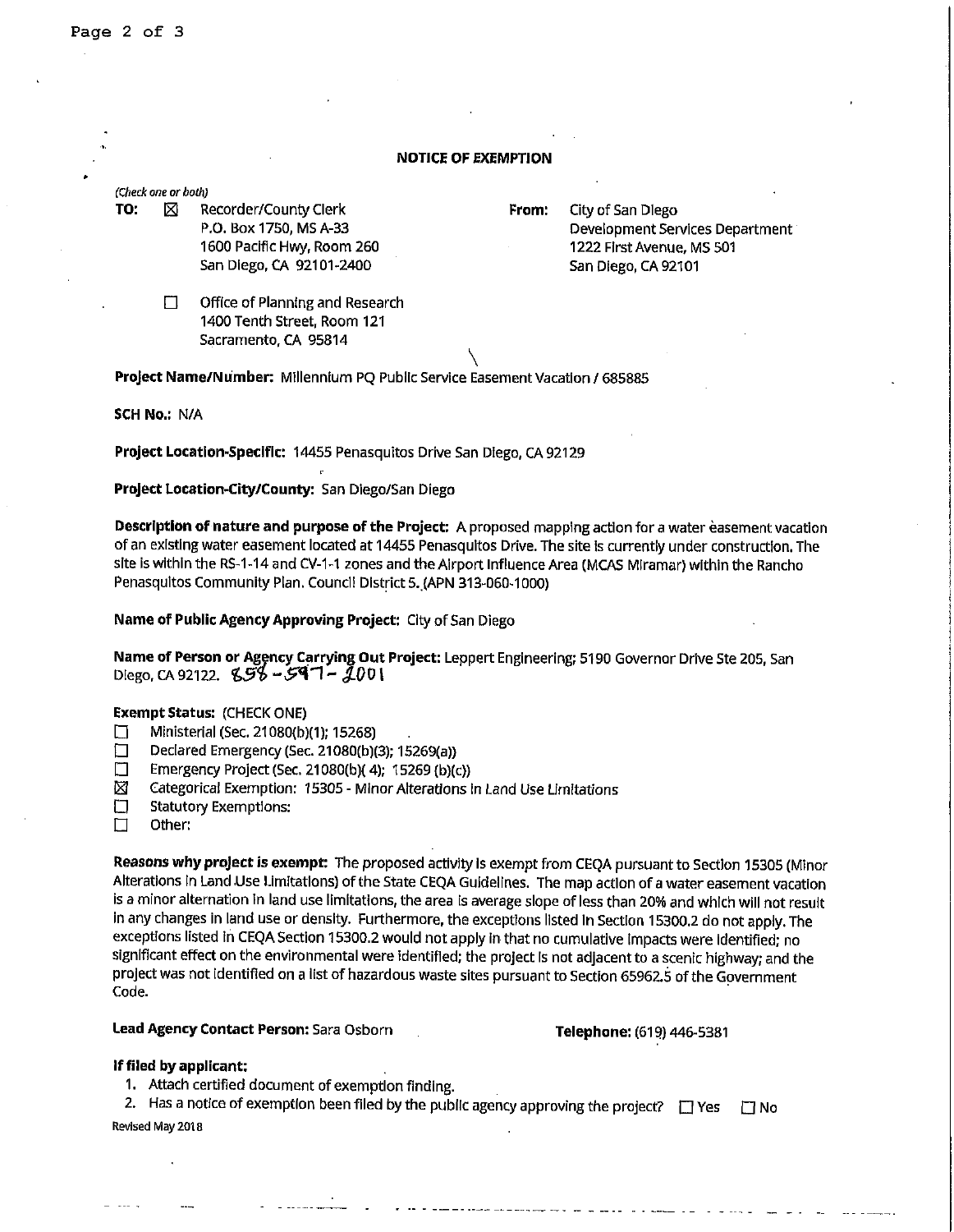It is hereby certified that the City of San Diego has determined the above activity to be exempt from CEQA

Sara Osborn

Signature/Title

**Senior Planner 3/18/2022**  Date

**Check One:**  lZI Signed By lead Agency  $\square$  Signed by Applicant

Date Received for Filing with County Clerk or OPR: .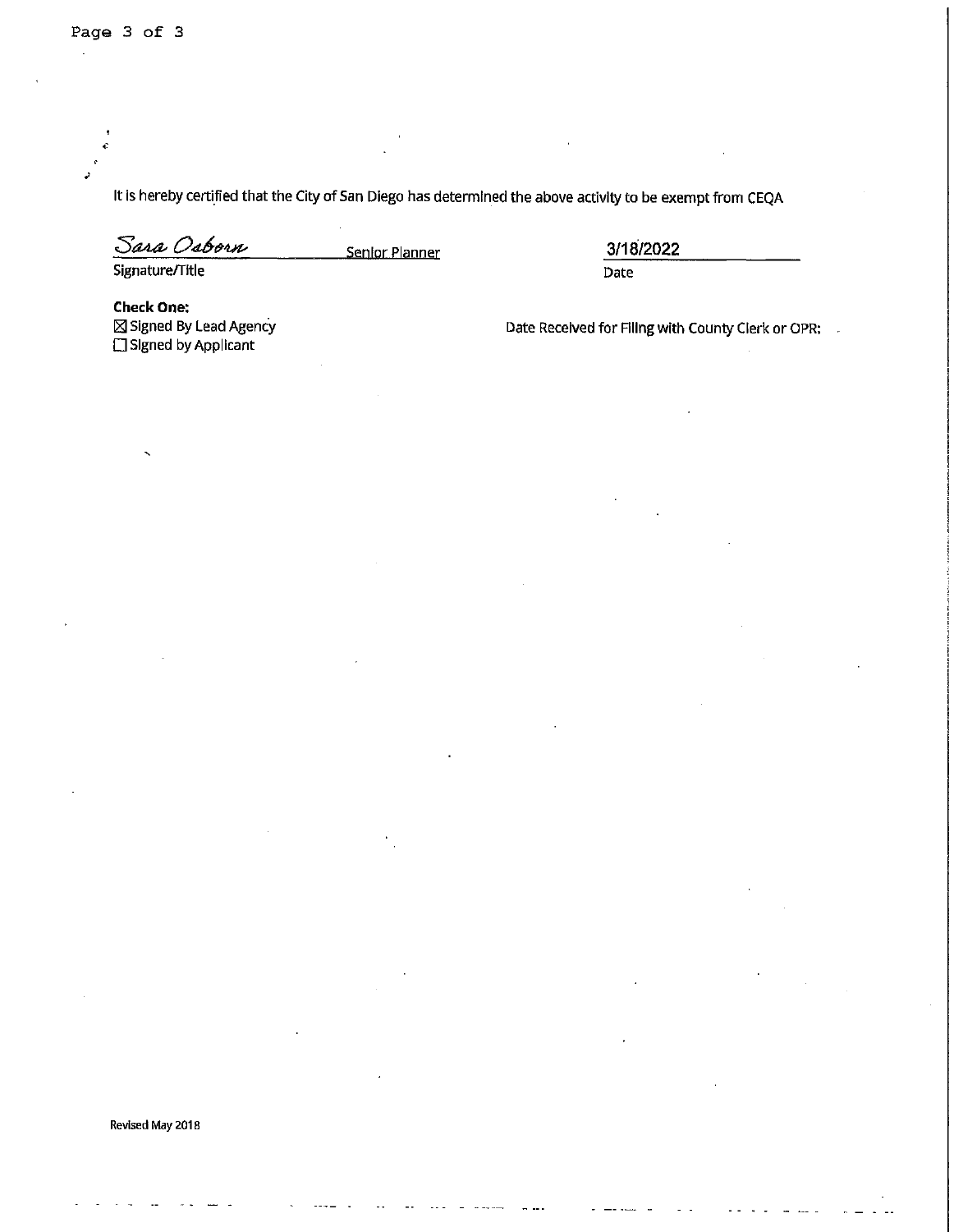| $\Delta$                                                                                                                                                                                                   | San Diego County                   |                                    |                                              |          |  |
|------------------------------------------------------------------------------------------------------------------------------------------------------------------------------------------------------------|------------------------------------|------------------------------------|----------------------------------------------|----------|--|
|                                                                                                                                                                                                            | Transaction #:<br>Receipt #:       | 6485508<br>2022237809              |                                              |          |  |
| Ernest J. Dronenburg, Jr.<br>Assessor/Recorder/County Clerk<br>1600 Pacific Highway Suite 260<br>P. O. Box 121750, San Diego, CA 92112-1750<br>Tel. (619) 237-0502    Fax (619) 557-4155<br>www.sdarcc.com | Cashier Date:<br>Cashier Location: | 05/19/2022<br><b>SD</b>            | 05/19/2022 11:28 am<br>Print Date:           |          |  |
|                                                                                                                                                                                                            |                                    |                                    | <b>Payment Summary</b>                       |          |  |
|                                                                                                                                                                                                            |                                    |                                    | <b>Total Fees:</b>                           | \$50.00  |  |
|                                                                                                                                                                                                            |                                    |                                    | <b>Total Payments</b>                        | \$50.00  |  |
|                                                                                                                                                                                                            |                                    |                                    | Balance:                                     | \$0.00   |  |
|                                                                                                                                                                                                            |                                    |                                    |                                              |          |  |
|                                                                                                                                                                                                            |                                    |                                    |                                              |          |  |
| Payment                                                                                                                                                                                                    |                                    |                                    |                                              |          |  |
| CHECK PAYMENT #388                                                                                                                                                                                         |                                    |                                    |                                              | \$50.00  |  |
| <b>Total Payments</b>                                                                                                                                                                                      |                                    |                                    |                                              | \$50.00  |  |
| Filing                                                                                                                                                                                                     |                                    |                                    |                                              |          |  |
| CEQA - NOE                                                                                                                                                                                                 |                                    |                                    | FILE #: 2022-000391 Date: 05/19/2022 11:25AM | Pages: 3 |  |
|                                                                                                                                                                                                            |                                    | State Receipt # 37-05/19/2022-0344 |                                              |          |  |
| Fees:<br>Fish & Wildlife County Administrative Fee                                                                                                                                                         |                                    |                                    |                                              | \$50.00  |  |
| <b>Total Fees Due:</b>                                                                                                                                                                                     |                                    |                                    |                                              | \$50.00  |  |
| <b>Grand Total - All Documents:</b>                                                                                                                                                                        |                                    |                                    |                                              | \$50.00  |  |

 $\hat{\mathcal{L}}$ 

 $\hat{\boldsymbol{\beta}}$